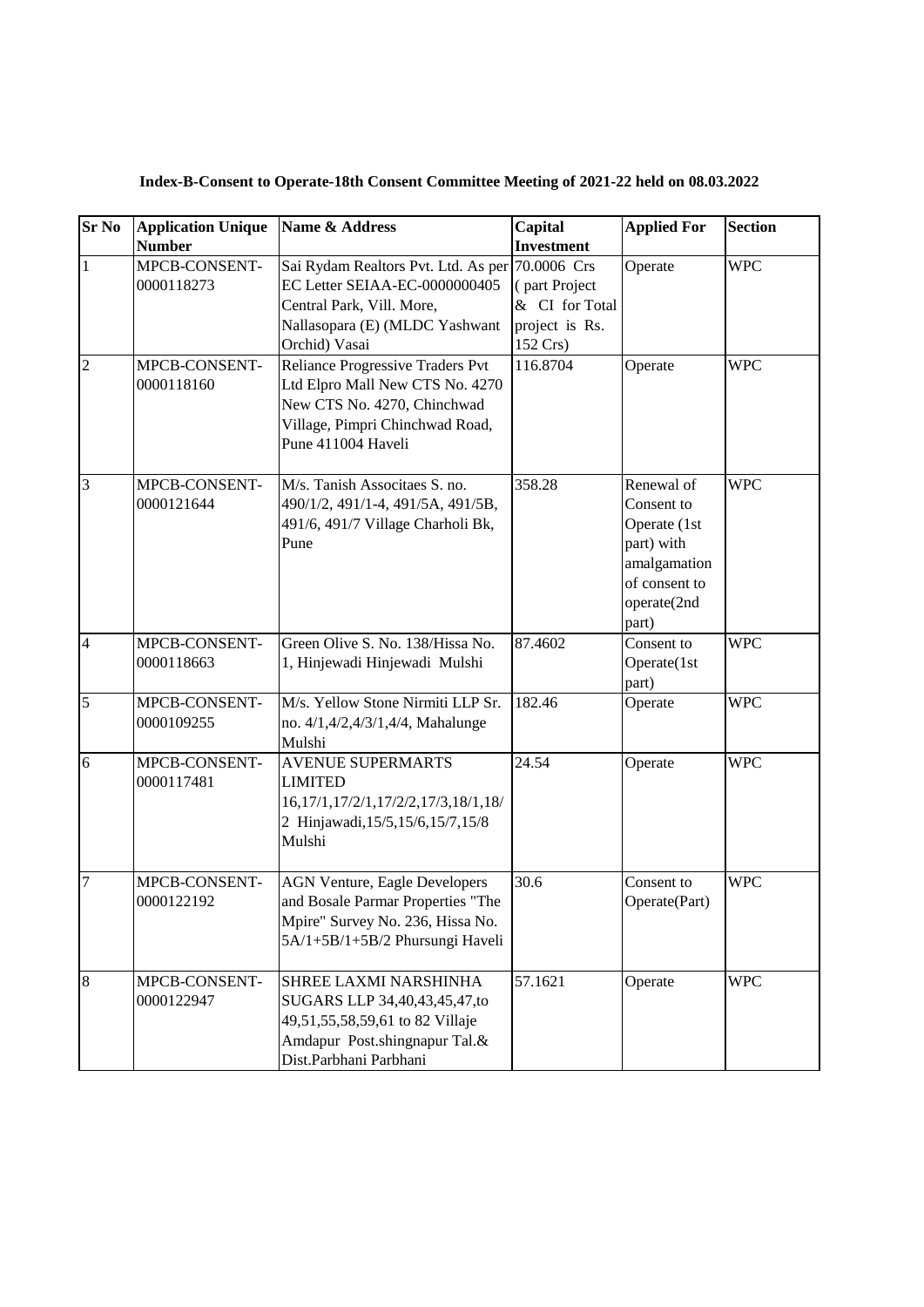| 9<br>10 | MPCB-CONSENT-<br>0000122601<br>MPCB-CONSENT-<br>0000123607 | M/s.Tolani Education Foundation,<br>"Tolani Maritime Institute†·<br>422, 423, 425, 461, 465/4, 468, 521, 522<br>,454/2, 466/2, 467/2, 462 Gat no<br>422, 423, 425, 461, 465/4, 468,<br>521, 522, 454/2, 466/2, 467/2, 462<br>Village Induri, Talegaon Dabhade<br>Maval<br>Arunoday Super Speciality Hospital 955<br>Rajyog Building, Nagar - Pune | 155.45   | Renewal of<br>Consent to<br>Operate<br>Combined<br>Consent & | <b>WPC</b><br><b>PSO</b> |
|---------|------------------------------------------------------------|---------------------------------------------------------------------------------------------------------------------------------------------------------------------------------------------------------------------------------------------------------------------------------------------------------------------------------------------------|----------|--------------------------------------------------------------|--------------------------|
|         |                                                            | Road, Ahmednagar                                                                                                                                                                                                                                                                                                                                  |          | <b>BMW</b><br>Authorization,<br>Consent to<br>Operate        |                          |
| 11      | MPCB-CONSENT-<br>0000123644                                | Panvel Municipal Corporation Plot<br>no. 520 Bandar Road, Near Old<br><b>Court Panvel</b>                                                                                                                                                                                                                                                         | 22.33    | Operate                                                      | <b>WPC</b>               |
| 12      | MPCB-CONSENT-<br>0000122493                                | <b>CITY AND INDUSTRIAL</b><br><b>DEVELOPMENT</b><br><b>CORPORATION OF</b><br>MAHARASHTRA LTD PLOT<br>NO. 18, SECTOR 32, KAMOTHE<br><b>KAMOTHE PANVEL</b>                                                                                                                                                                                          | 59.2515  | Operate                                                      | <b>WPC</b>               |
| 13      | MPCB-CONSENT-<br>0000124765                                | M/s. Vilas Javdekar Eco Shelters<br>Pvt. Ltd., YashONE, Hinjawadi<br>(CTO for Residential Bldg No. A,<br>B, C S. No. 29/1, 29/2, 31, 32(P),<br>43/5, 43/6, 43/7 Village-Maan<br>Mulshi                                                                                                                                                            | 315.79   | Consent to<br>Operate<br>(Part-I)                            | <b>WPC</b>               |
| 14      | MPCB-CONSENT-<br>0000125009                                | ADLERS BIO ENERGY LTD<br><b>SURVEY NO. 284/B SURVEY</b><br>NO. 284/B, AT POST<br><b>GAURGAON, OFF LATUR</b><br>BARSHI HIGHWAY, TAL.<br>KALAMB, DIST. OSMANABAD<br><b>KALAMB</b>                                                                                                                                                                   | 3.8397   | Operate                                                      | <b>WPC</b>               |
| 15      | MPCB-CONSENT-<br>0000124984                                | Hotel Apsara Survey No. 20,<br>MTDC Road, Mahableshwar,<br>Satara. Mahableshwar                                                                                                                                                                                                                                                                   | 1.0943   | Operate                                                      | <b>WPC</b>               |
| 16      | MPCB-CONSENT-<br>0000124382                                | Proposed Residential &<br>Commercial by SIMAR PRIDE<br><b>VENTURES LLP Gut No. 708</b><br>Chikalthana Aurangabad                                                                                                                                                                                                                                  | 32.5566  | Operate                                                      | <b>WPC</b>               |
| 17      | MPCB-CONSENT-<br>0000125183                                | NEWA BHAKTI KNOWLEDGE<br>CITY IT-06 Airoli Knowledge<br>Park, T.T.C. Indl. Area, Airoli, Navi<br>Mumbai 400708 Navi Mumbai,<br>Thane                                                                                                                                                                                                              | 141.8104 | Operate                                                      | <b>WPC</b>               |